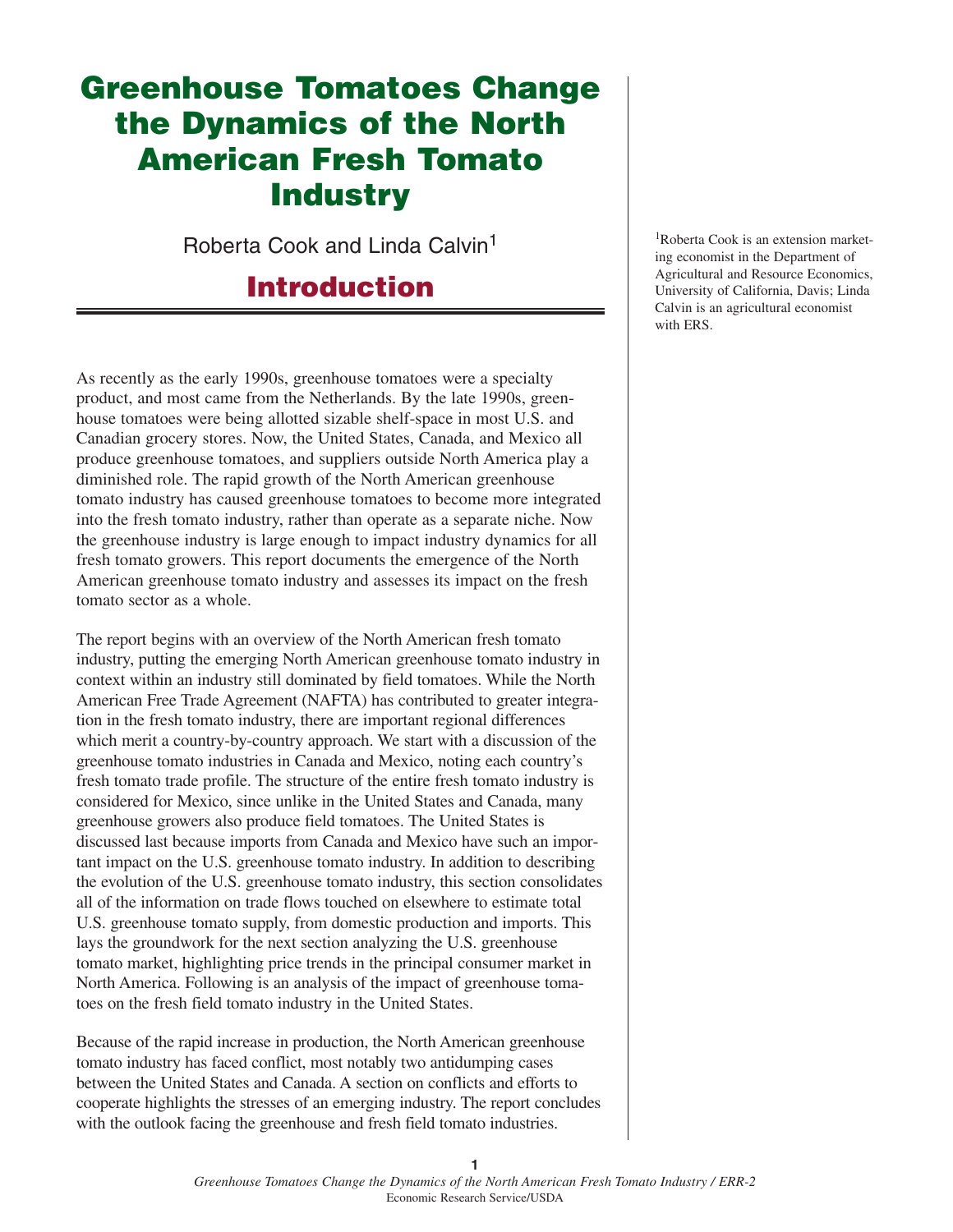Canada is the only country in North America with annual government statistics on greenhouse tomato area and production. Estimates of U.S. and Mexican area and production are based on interviews with growers, marketers, and leaders of industry organizations. While subject to error, they provide an important first step in understanding the industry. Limited price reporting also challenges analysis. There are no free-on-board (FOB) shipping-point prices for greenhouse tomatoes grown in the United States.<sup>2</sup> Daily prices by type of greenhouse tomato are available on imports from Mexico, but only those entering through Nogales, Arizona, and not for the whole year. Trade statistics from the U.S. Department of Commerce (DOC) provide monthly unit-value border prices for imports on all imported greenhouse tomatoes, by country of origin, but no information on price by type or size of greenhouse tomato. The findings of this report reflect the use of all available public information, supplemented by extensive primary data collection from industry sources.

## **Overview of the North American Greenhouse Tomato Industry**

This overview discusses three factors that are critical to understanding the greenhouse tomato industry. It also provides a broad picture of the industry and perspective for the following individual country analyses. The first important factor is seasonality, which explains why there is a North American greenhouse tomato industry, not just three separate industries, and the role of trade. The structure of the North American fresh field tomato industry is also a function of seasonality, and the two fresh tomato industries are developing along similar lines. The second broad theme that will reappear throughout this study is product differentiation. Greenhouse tomatoes can be thought of as just one more type of tomato in the wide range of fresh tomatoes available to consumers. The existence of other tomato types influences the growth of greenhouse tomatoes and vice versa. Greenhouse and field tomatoes compete in some markets, but not in all. The third major factor affecting the greenhouse tomato industry is the rapid growth of production and the resulting decline in prices. Profitability and competitiveness will be an increasing challenge for growers. All of these factors will influence the future evolution of the North American greenhouse tomato industry.

## **Seasonality and Structure of the Industry**

Seasonality is a major force affecting the North American fresh tomato industry, both greenhouse and field tomatoes. In the winter, field tomatoes are only available from Florida and Mexico. Over time, the industry has developed relationships that cross national borders and provide a relatively seamless supply of field tomatoes from different regions across the seasons (fig. 1). While greenhouse tomatoes can be grown anywhere at any time of the year, issues of profitability still impose seasonality. Even in a greenhouse, growers ignore Mother Nature at their peril. Increasingly, greenhouses are carefully situated to minimize the cost of achieving the ideal tomato growing conditions for the targeted market window. Following the pattern established by the field tomato industry, the greenhouse tomato industry has also developed a web of business relationships that provide

<sup>2</sup> FOB price is the average, unweighted unit price received at the shipping point in the production region. FOB prices exclude freight and insurance costs.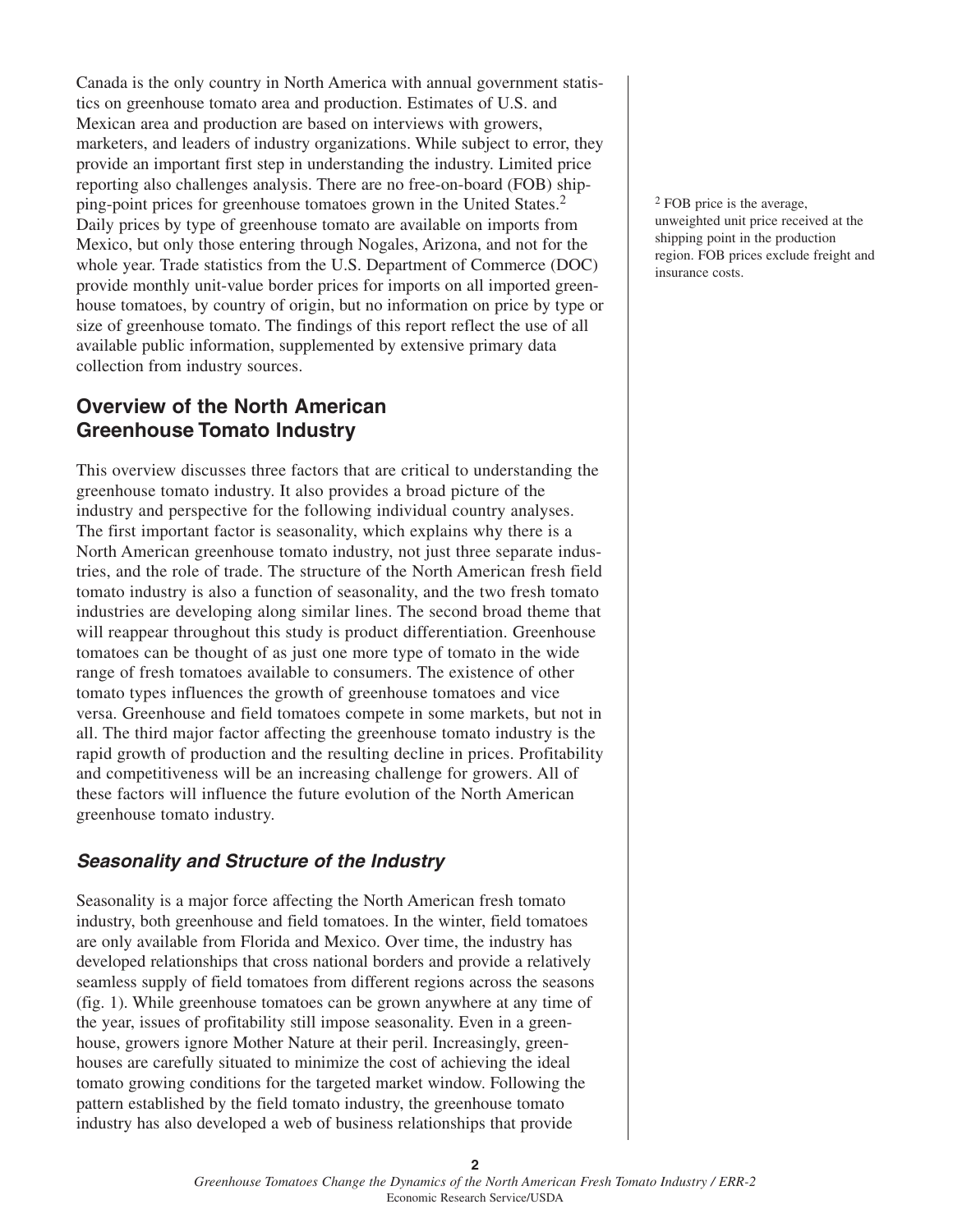### Figure 1 **North America greenhouse tomato and fresh field tomato shipping seasons by region**



1Many U.S. and Baja California, Mexico, greenhouse industry locations do not produce year-round, but there is year-round production in the aggregate.

Source: U.S. Department of Agriculture, Agricultural Marketing Service; estimates by Cook and Calvin.

greenhouse tomatoes from various regions in different seasons. In an increasingly integrated industry, national borders pose few barriers.<sup>3</sup> Marketing firms use marketing agreements, joint ventures, and, to a lesser extent, foreign direct investment to ensure smooth supplies across seasons.

Canada was the first big greenhouse tomato producer in North America and is still the leader, with an estimated 42 percent of North American production in 2003 (table 1). The Canadian industry is centered in Delta, British Columbia, and Leamington, Ontario (fig. 2). Long, relatively mild, summer days in these regions are ideal for growing greenhouse tomatoes, and Canadian production is a market force during the March to December period. The Achilles heel of the Canadian greenhouse tomato industry is its lack of winter supply. As greenhouse tomatoes have become a mainline commodity, retailers are increasingly demanding consistent year-round volumes from their suppliers.

The principal U.S. greenhouse tomato growers produce year-round and the U.S. industry accounted for 30 percent of North American production in 2003. The four largest greenhouse tomato firms in the United States are now located in Arizona, Texas, Colorado, and coastal southern California, and account for 67 percent of domestic production. It is difficult to find a location that provides both profitable winter and summer production. With such high investment costs for greenhouses, growers are reluctant to consider using them for only part of a year. The profitable winter market helps the year-round U.S. producers withstand the very low prices during the summer season when Canadian volume inflates supplies. However, expanding winter production in Mexico will likely reduce prices and increase competitive pressure on year-round U.S. growers.

Mexico's major advantage in the greenhouse tomato industry is its ability to produce during the winter months—the same edge it holds in field tomato production. Some growers only produce in the winter but there are also important year-round suppliers. Mexican greenhouse tomato production

<sup>3</sup> With NAFTA, tariff barriers no longer exist, but nontariff barriers can still affect the market (Calvin and Barrios, 1998). Growers have several trade protection remedies at their disposal, chief among them protection under anti-dumping laws. The Fresh Tomato Suspension Agreement between the Mexican and the U.S. tomato industries is a prime example of a nontariff barrier. It establishes a price floor on U.S. imports of fresh tomatoes from Mexico.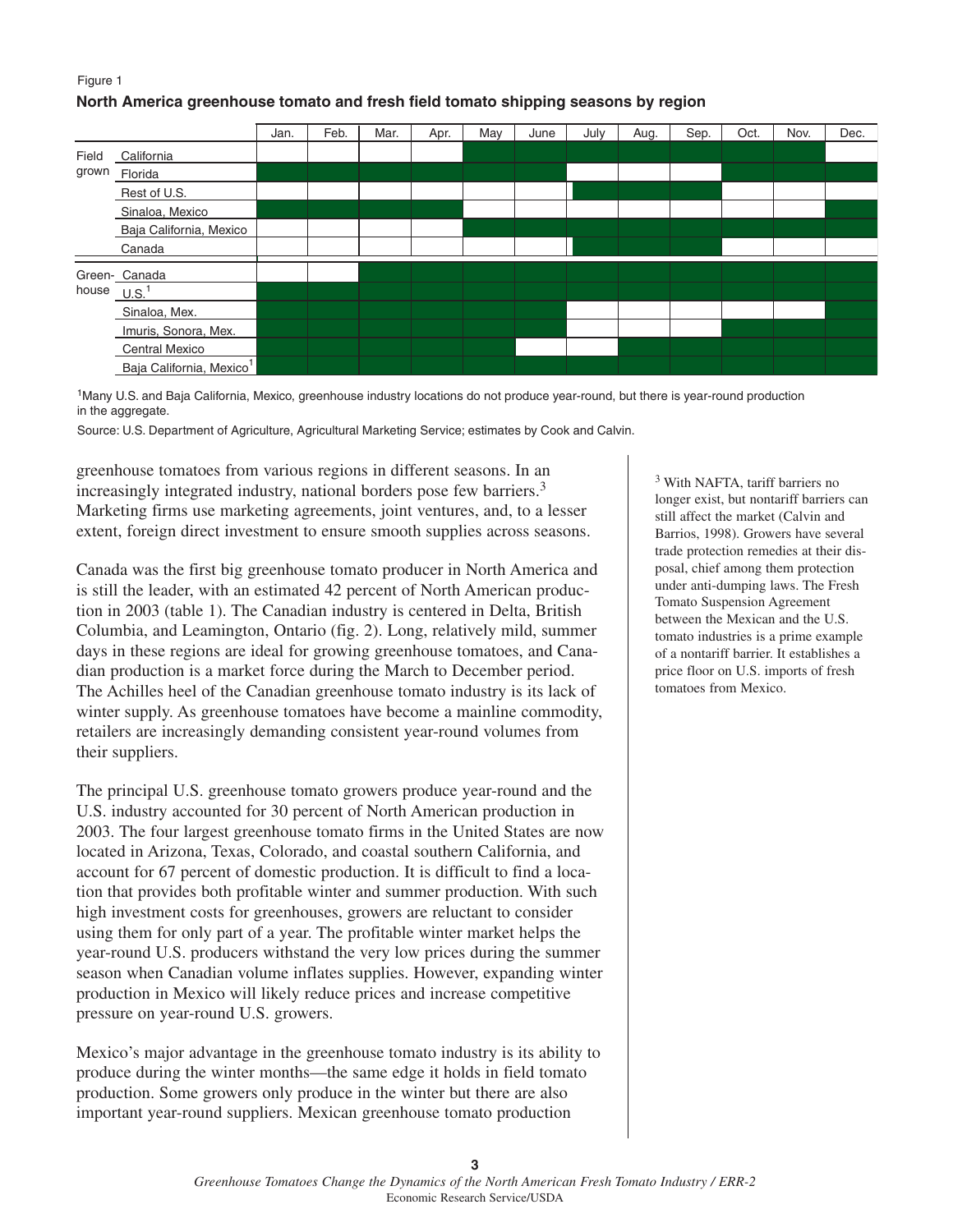#### **Table 1—North American fresh tomato industry**—**greenhouse and field grown comparison, 20031**

| Item                                             | Units               | <b>United States</b> | Canada  | Mexico    | North<br>America |
|--------------------------------------------------|---------------------|----------------------|---------|-----------|------------------|
| Greenhouse tomato production                     | Metric tons         | 159.664              | 220.114 | 148,300   | 528,078          |
| Greenhouse tomato area                           | Hectares            | 330                  | 446     | 950       | 1,726            |
| Average greenhouse tomato yield                  | Metric tons/hectare | 484                  | 494     | 156       | 378              |
| Fresh field tomato production                    | Metric tons         | 1,594,241            | 26,882  | 1,804,000 | 3,425,123        |
| Fresh field tomato area                          | Hectares            | 50.304               | 1,813   | 63,300    | 115,417          |
| Average fresh field tomato yield                 | Metric tons/hectare | 32                   | 15      | 28        | 25               |
| Greenhouse share of total fresh production,      |                     |                      |         |           |                  |
| by country                                       | Percent             | 9                    | 89      | 8         | 13               |
| Greenhouse share of total fresh area, by country | Percent             |                      | 20      |           | 20               |
| Estimated U.S. greenhouse imports from: 2, 3     | Metric tons         | n.a.                 | 130,154 | 125,970   | 256,124          |

<sup>1</sup> Excludes processing tomato area and production in all three countries.

<sup>2</sup> Official imports of greenhouse tomatoes are thought to be underreported for Mexico due to tariff code misclassification;

58,357 metric tons of greenhouse tomato imports from Mexico were reported by the U.S. Department of Commerce in 2003. The figure shown here includes estimated additional miscoded imports, based on information from industry sources obtained by Cook and Calvin.

<sup>3</sup> Imports of greenhouse tomatoes from outside North America totaled 24,093 metric tons.

n.a. = Not applicable

Sources: Statistics Canada, Ontario Greenhouse Vegetable Growers, British Columbia Vegetable Marketing Commission, U.S. Department of Commerce, interviews by Cook and Calvin, USDA, National Agricultural Statistics Service.

Figure 2

#### **Selected North American greenhouse tomato production areas**



Source: Interviews by Cook and Calvin. Dot = greenhouse production.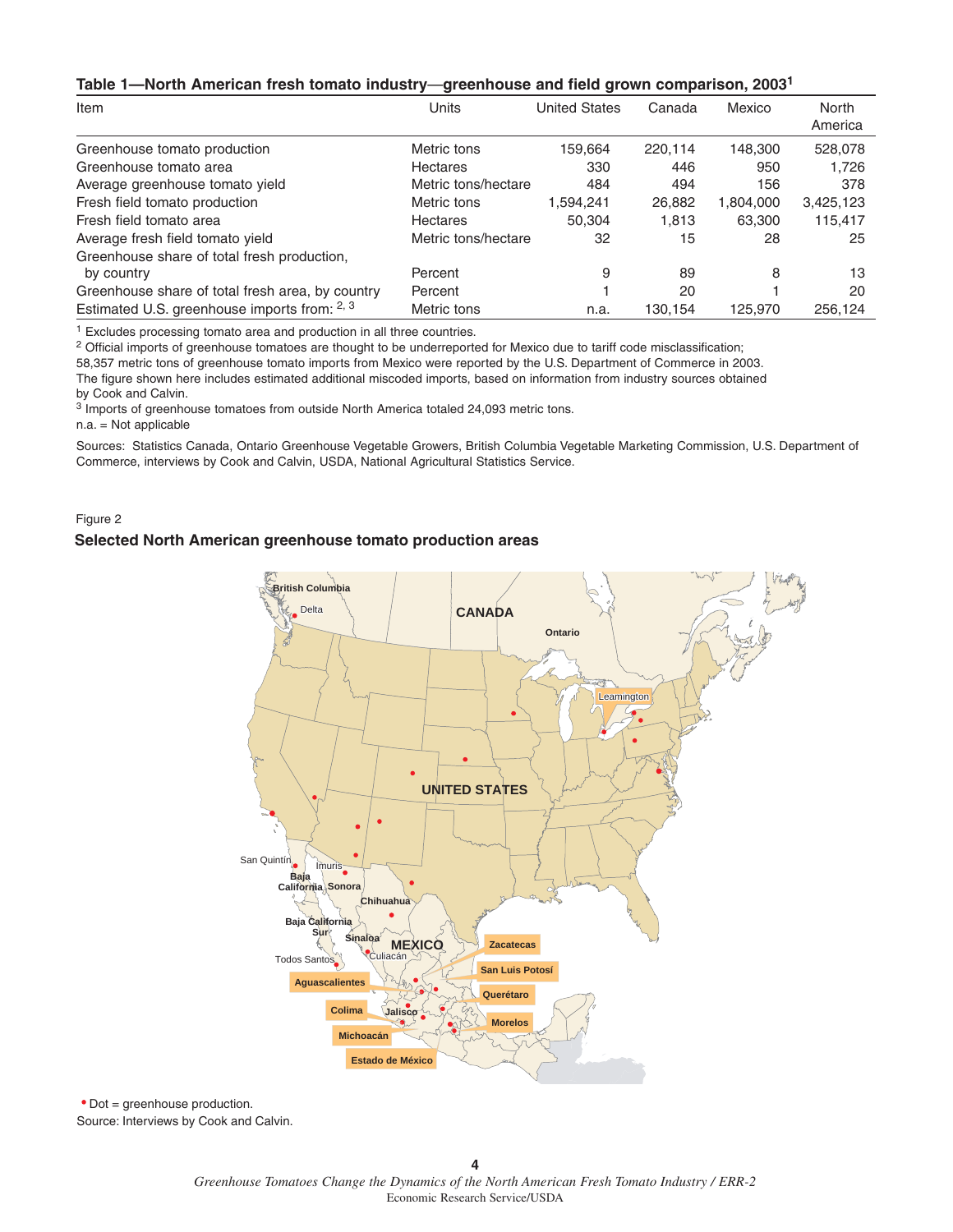totaled 28 percent of North American production in 2003, and the industry is growing rapidly. The seasonal pattern in Mexico is still in flux as growers experiment with various levels of technology in different regions. While U.S. and Canadian greenhouse growers use relatively homogeneous production systems, Mexican producers are experimenting with a range of protected culture methods (see box, "What Is a Greenhouse Tomato?"). The choice of technology often depends on the length of the potential production season in a particular location.

In Mexico, large field tomato grower-exporters in Sinaloa on the northwest coast and the Baja California peninsula are experimenting with protected culture, either shade houses or greenhouses, near their field operations. Because of its hot, humid summers, Sinaloa, the principal fresh field tomato-exporting region in Mexico and a leading greenhouse exporter, is a winter producer only. Humidity often raises the costs of cooling to unprofitable levels. Growers there have less incentive to invest in the highest technology greenhouses because the limited shipping season reduces the return on investment. Nevertheless, the technology levels and yields used in coastal areas are improving, with more growers moving into midlevel technology systems to improve yields, quality, and marketing.

Several clusters of greenhouses are also emerging in temperate, higher altitude areas in central and north central Mexico, and in Imuris in northern Sonora, near the U.S. border. In these areas, growers have the potential to produce year-round, and, as a result, more growers are investing in hightechnology greenhouses similar to those in Canada and the United States. As greenhouse production in temperate, noncoastal areas expands, Mexico will become more of a competitive force in all seasons.

Trade is an important component of the North American greenhouse industry because of seasonality. Trade is also critical because of the uneven size of the consumer markets in the three North American countries. The United States, the largest consumer market in North America for greenhouse tomatoes, imports more greenhouse tomatoes than it produces. In 2003, about 36 percent of the domestic U.S. supply of greenhouse tomatoes was produced in the United States, 30 percent was imported from Canada mostly during the summer, and another 29 percent from Mexico mostly during the winter (with the remainder extra-NAFTA imports). In recent years, imports have increased more rapidly than domestic production. Exports to the United States are very important for both Canada and Mexico. Sixty percent of Canada's production is exported and virtually all to the United States. Almost all marketable greenhouse tomatoes in Mexico are sold to the United States or Canada. There is limited Mexican demand for greenhouse tomatoes at this time, although it will undoubtedly grow. Neither the United States nor Canada exports greenhouse tomatoes to Mexico.

Trade is complicated by the fact that during parts of the year, growers in all three countries are in the market simultaneously. Seasonal overlaps have at times led to turbulent relationships between some groups of producers. In March 2001, six U.S. greenhouse tomato firms brought a dumping suit against the Canadian greenhouse industry. Canadian growers reciprocated in November 2001 with a case against the entire U.S. fresh tomato industry greenhouse and field. The U.S. growers lost their case against Canada—the

**5**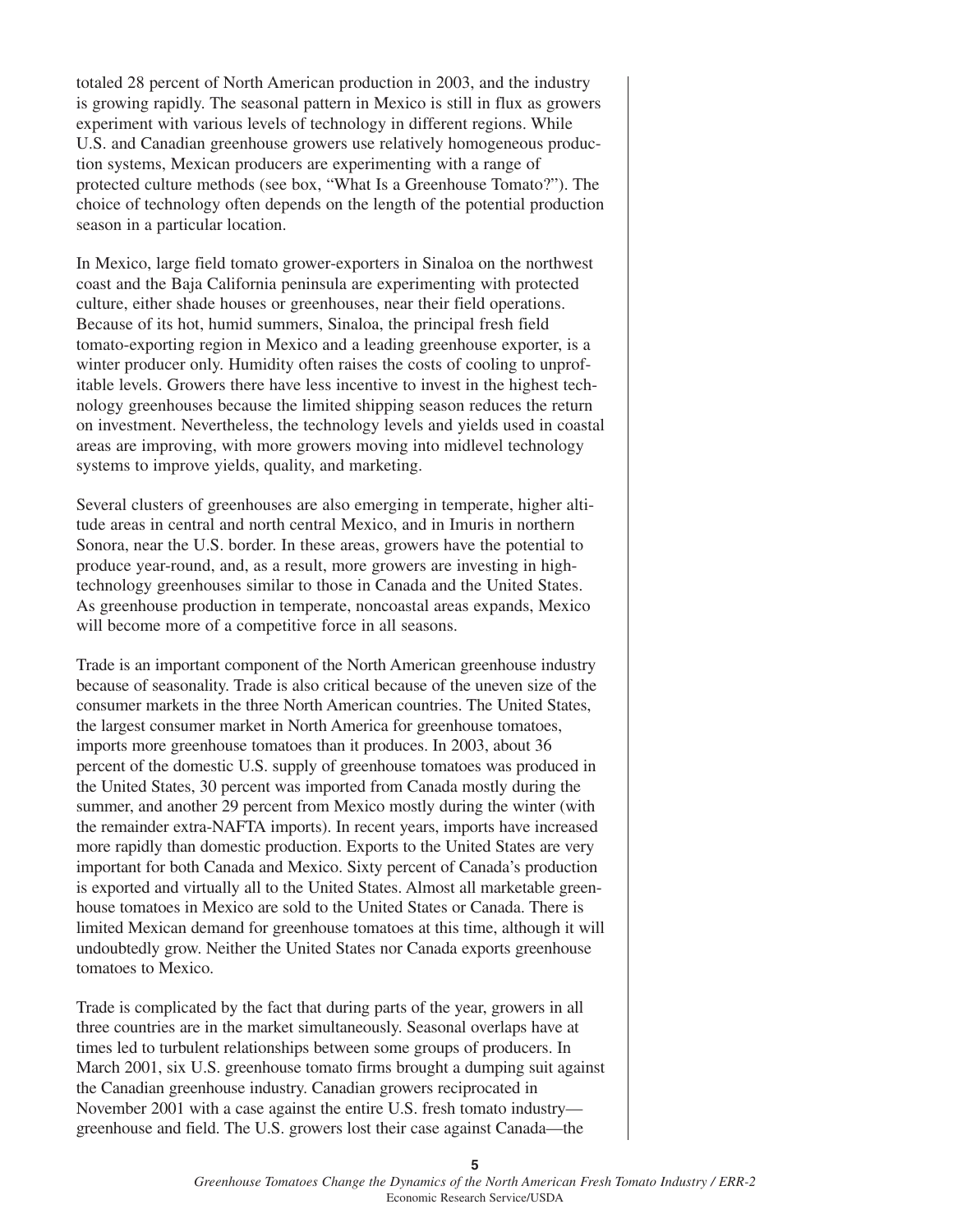## **What Is a Greenhouse Tomato?**

To take a broad view, tomato production can be divided into open field and protected agriculture. Protected agriculture is a wide category of production methods providing some degree of control over various environmental factors. There is a continuum of control and cost starting with simple shade-house structures and ending with high technology greenhouses. Growers have choices with respect to the type of structure to protect their production, the degree of environmental control to adopt within the structure (passive or active), and whether to grow in soil or use hydroponics. A shade house is a temporary structure that supports shade cloth, a type of screen, that provides passive control of the environment by shading the plants from excessive sunlight and wind. A shade house can also provide a barrier to insect vectors, such as white fly, that carry viruses. A greenhouse provides opportunities for active environmental control such as controlling light, air temperature, humidity, and carbon dioxide levels to achieve higher yields. Hydroponics is a production system where plants are grown in a nutrient solution with an artificial medium to provide mechanical support to the root system. Artificial growing mediums include rockwool, coir, sawdust, tezontle (a ground volcanic rock used in Mexico), and perlite. Within protected agriculture there is a wide range of technologies that can be combined depending on a grower's environmental and financial considerations, as well as risk preferences.

There is no official USDA or other Federal definition outlining the requirements for a tomato to be labeled as "greenhouse." With the rapid growth of greenhouse tomato production has come serious industry debate regarding whether tomatoes produced with any type of protected agriculture can be labeled as greenhouse. In September 2004, the State of California adopted a definition requiring tomatoes labeled as greenhouse to be grown in "a fixed steel structure using irrigation and climate control, in an artificial medium that substitutes for soil." This means that any tomatoes labeled as greenhouse and marketed in California must be grown hydroponically. No other such restrictive regulations exist elsewhere in North America.

In this report, we break protected agriculture into two broad categories: shade house and greenhouse, the latter not limited to hydroponics but requiring a fixed, permanent structure (see appendix 1). There is a range of greenhouse technologies that can be loosely defined as low-, medium-, and high-technology greenhouses. Here, we define a low-technology greenhouse as involving only a fixed, permanent structure with limited or passive environmental control. A mediumtechnology system involves greater environmental control and/or the addition of hydroponics. A high-technology system requires both fully active environmental control and hydroponics.

Much of the U.S. and Canadian greenhouse industries favor defining greenhouses as high-technology systems only; all the large commercial U.S. and Canadian firms fit this definition. However, the full continuum of protected agriculture exists in Mexico. So, for the purposes of this report, a narrow definition would ignore an important and growing segment of the North American industry. To summarize, we discuss all of protected tomato production where appropriate, but we focus primarily on greenhouses, defined to include all fixed structures, regardless of technology level and growing medium, but to exclude shade houses.

**6**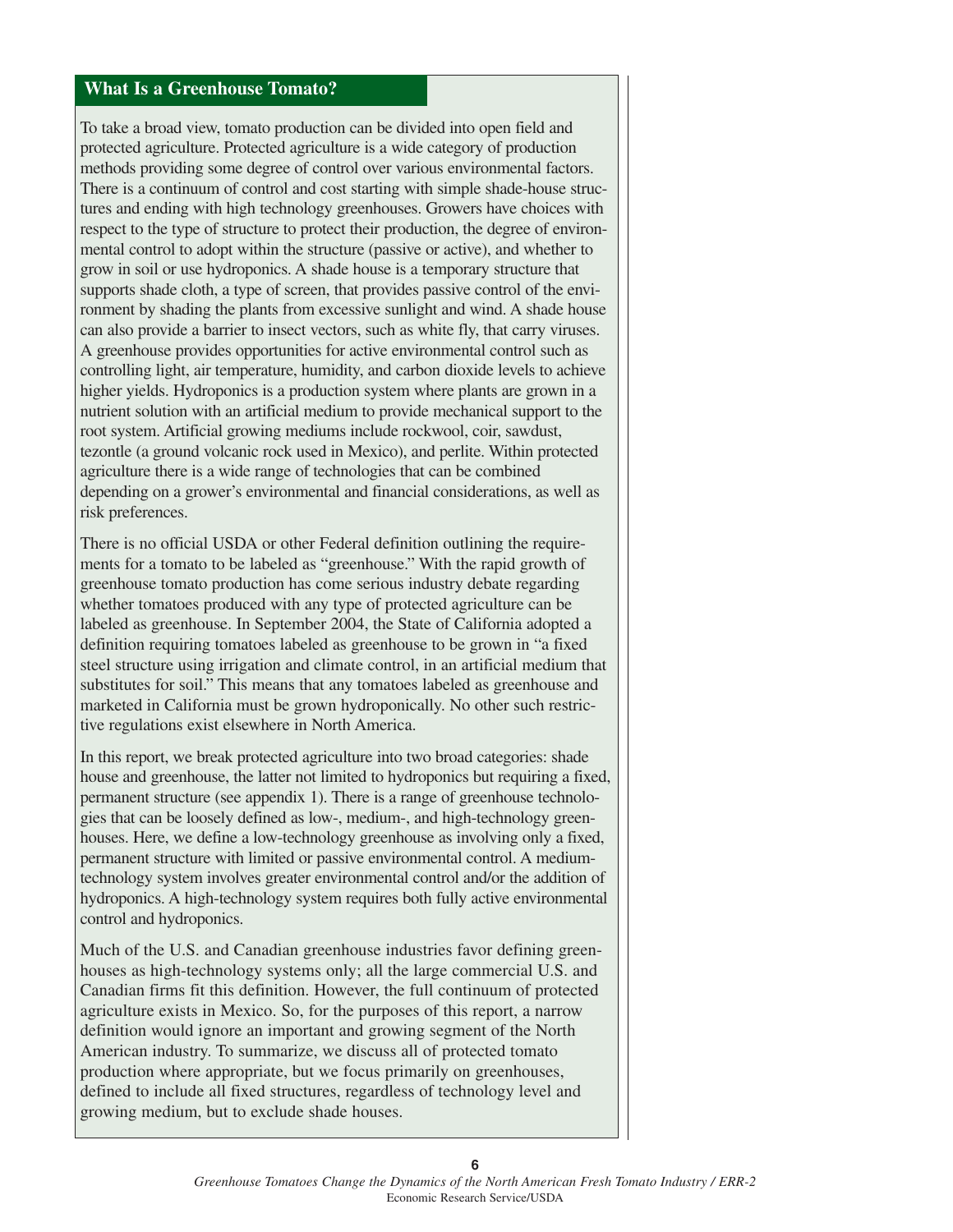DOC found dumping but the U.S. International Trade Commission (ITC) did not find injury to the U.S. industry, which it broadly defined as all fresh tomato products, not just greenhouse tomatoes. The Canadian growers withdrew their allegation before the Canadian government officials reached a final negative determination in the case. More recently, growers in all three countries have sought greater coordination to meet demand for year-round supply.

## **Greenhouse Tomatoes as Part of a Trend Toward More Differentiated Products**

The increasing interest of U.S. consumers in produce variety is one factor behind the growth of the greenhouse tomato industry. Product differentiation is now the norm in the fresh tomato industry, for both field and greenhouse tomatoes, with variation based on shape (round, roma, grape, pear), size (large to very small), degree of ripeness, color (red, orange, yellow, and green), and variety. Development of new types of tomatoes is faster for greenhouse production than open field production, which allows greenhouse growers more opportunity to target growing consumer interest in variety. The first producers of a popular new tomato product can garner substantial profits, at least for a few years. The popular tomato-on-the-vine (TOV), or cluster tomato, is only grown in greenhouses, which gives greenhouse producers a competitive edge (see box, "Tomato Variety Expands"). It is not clear that consumers always recognize TOV as a greenhouse product, but they do recognize it as something new and appealing. Almost every other type of tomato can be grown in either greenhouses or in open fields.

Greenhouse tomatoes generally have better cosmetic appearance and redder color than field tomatoes; but some field tomatoes may be just as attractive to many consumers. Some consumers seem to perceive greenhouse tomatoes as having superior flavor to field grown tomatoes; however, flavor is a subjective attribute and not all consumers agree. Flavor can vary substantially depending on varieties, seasons, maturity level at harvest, handling practices, and time in the distribution system, for both field and greenhouse tomatoes. While greenhouse tomato growers may be most recognized for striving to improve flavor as a point of differentiation, the number of field growers emphasizing this attribute today is growing. However, the consistency of production and quality, including flavor, can more easily be maintained in climate-controlled greenhouse production than in open field conditions.

Greenhouse tomatoes are grown with few if any pesticides, although many field tomatoes are also grown with integrated pest management techniques and some are certified to be pesticide-residue-free. Greenhouse tomatoes are exposed to fewer environmental hazards than open-field tomatoes, reducing the chance of microbial contamination. These characteristics appeal to some of the increasingly affluent North American consumers concerned with food safety issues.

While it is not always clear whether most consumers can distinguish between greenhouse and field tomatoes, retail buyers are probably more interested in the differences. Most greenhouse tomatoes are sold in retail markets, which represent about half of U.S. tomato consumption. Greenhouse tomato growers provide greater consistency than field growers in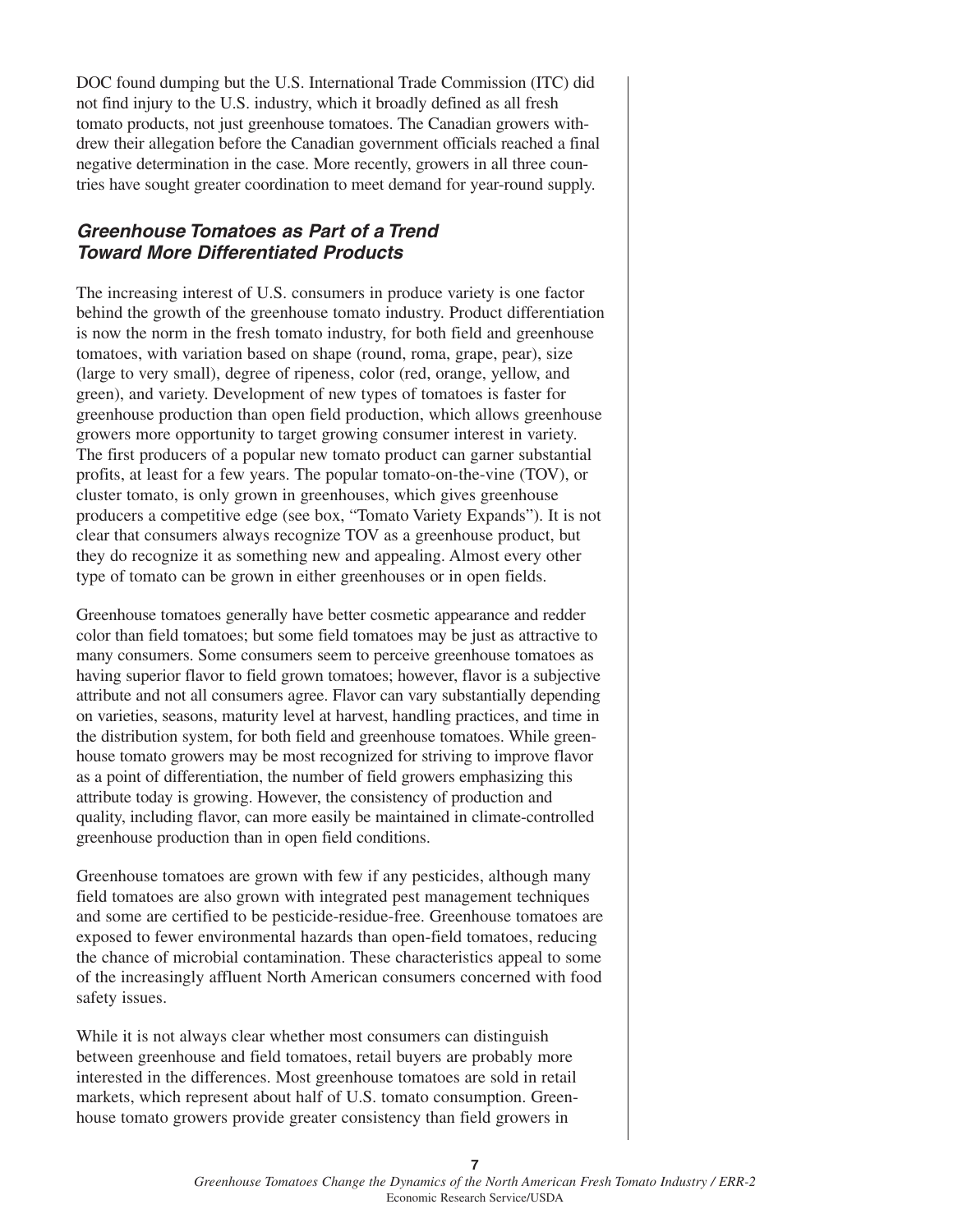## **Tomato Variety Expands**

The North American greenhouse tomato industry began with the beefsteak tomato, which is a round tomato, with larger sizes generally preferred and receiving the highest prices. It looks similar to a field tomato, except that the calyx (stem) is left attached as a marketing strategy to differentiate it from its field equivalent.

TOVs are rapidly becoming the dominant tomato type in U.S. greenhouses. TOV varieties were developed in Italy in the early 1990s and then taken up by growers in the Netherlands. North American growers began producing TOVs in the late 1990s. These tomatoes, four to six in a cluster, are smaller than beefsteaks and are still attached to the vine. The stem imparts a strong tomato smell that appeals to consumers as being indicative of good flavor and freshness. These tomatoes also have a longer shelf life than beefsteak tomatoes since they are smaller and have a thicker skin. Greenhouse growers initially positioned TOVs in the marketplace as having superior taste.

Greenhouse growers are trying to distinguish themselves and discover the next blockbuster greenhouse tomato product. There has been an explosion in offerings for TOVs with respect to size and shape. Cherry TOVs, sometimes called cocktail tomatoes, have become an important category. One U.S. company, with all its production in Mexico, pioneered this small tomato product and has dominated the category. Other companies, encouraged by the popularity of cherry TOV, have begun to develop competing products. Campari tomatoes, a type of cocktail tomato, which is midway in size between a traditional TOV and cherry TOV, are a growing component of greenhouse supply. The seed company that owns the variety only licenses it to three firms. Similar tomato varieties known by different names are available from other growers, as well as roma and mini roma TOV. In general, there is active experimentation with specialty varieties, including small beefsteak tomatoes. Growers in Canada are also experimenting with heirloom tomatoes, as well as a few small growers in the United States.

There are two types of round field tomatoes—mature green and vine ripe. Mature green tomatoes are the backbone of the U.S. fresh field tomato industry and are the major type of tomato grown in Florida and California, with minimal production in Mexico. They are harvested at an early stage; while still green, they are sufficiently mature to ripen after harvest when treated with ethylene gas, the plant's natural ripening agent. Some shippers both treat and pack tomatoes at their packinghouse. But mature green tomatoes are often sent to repackers near consumption centers where they are treated and then repacked according to color just before marketing. This introduces another link in the marketing chain and increases the transaction costs for mature green tomatoes. Mature green tomatoes are firm, have a long shelf-life, and slice well. They are also one of the lower cost tomatoes. Mature green tomatoes are the dominant tomato in food service, particularly in the fast food industry.

*Continued on page 9*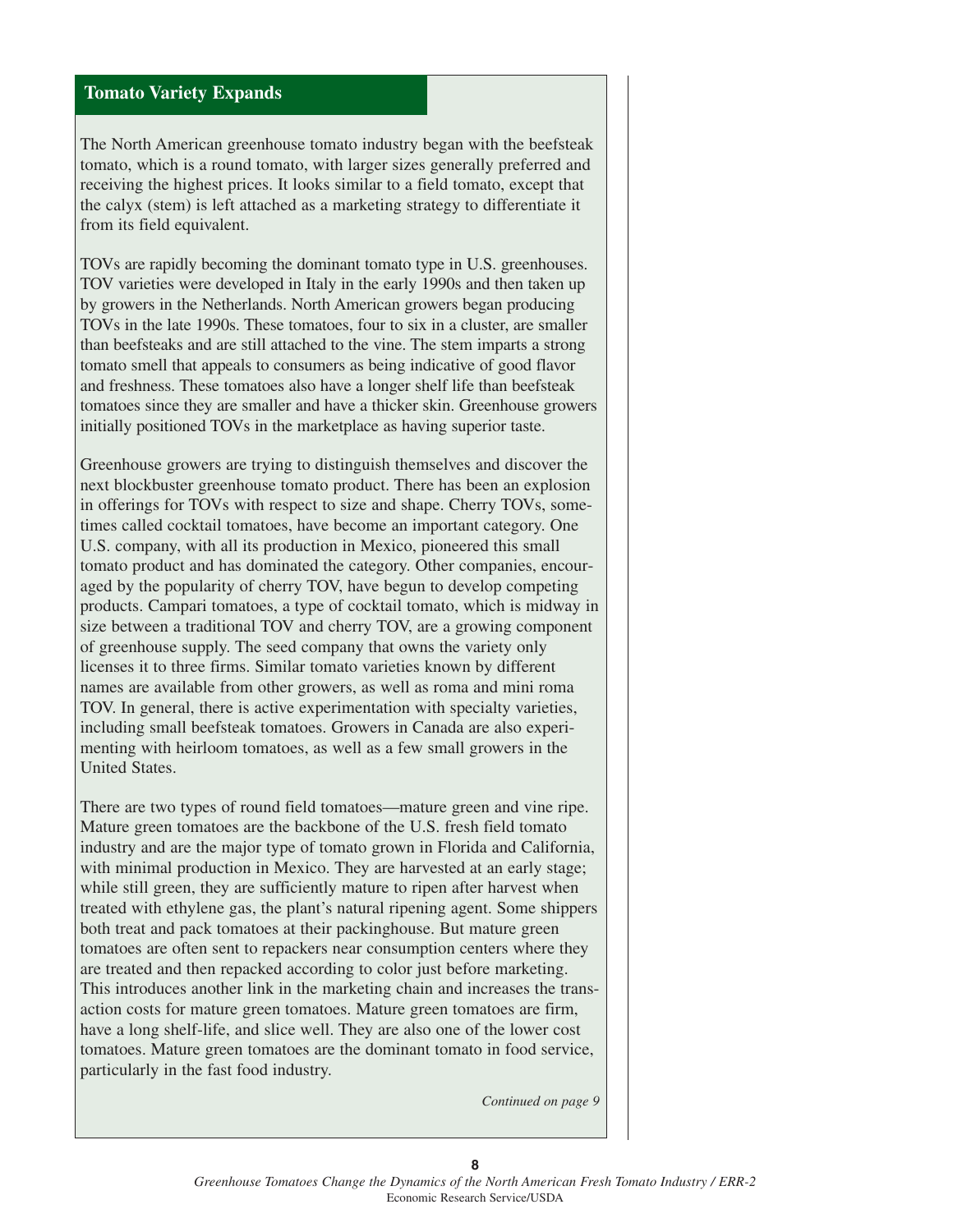#### *Continued from page 8*

Vine ripe tomatoes are harvested at a slightly riper stage and ripen fully without ethylene treatments. During the winter, most of the vine ripe tomatoes consumed in the United States come from Mexico, with Florida as a minor supplier. During the summer, southern California and Baja California are the main suppliers. Mexican round tomato exports are almost entirely vine ripe. While the vine ripe tomato may appeal to some high-end foodservice firms, most sales have traditionally been to the retail market, in part due to a generally higher cost than mature greens. However, with short supplies of mature green tomatoes in the fall of 2004, foodservice buyers were more willing to try other types of tomatoes as substitutes. This may lead to some shift in foodservice preferences over time.

Fresh roma tomatoes (also known as plum tomatoes) grew rapidly in the 1990s, in part due to retail demand from the expanding Mexican consumer segment, and more recently due to their expanding use in foodservice menus. They are grown primarily in Mexico, with California and Florida also garnering part of this market.

Other types of field tomatoes growing in popularity include such specialties as cherry, grape, pear, organic and heirloom tomatoes (older, often misshapen, varieties recognized for their flavor). While some of these tomatoes are grown in greenhouses, most are field grown. Grape tomatoes, in particular, represent a very important new product offering in field tomatoes.

volume, pricing, and product quality, since they are less subject to weatherinduced variation.<sup>4</sup> These attributes are highly valued by retailers. Retailers are also interested in products with less risk with respect to food safety. In addition, retailers are concerned about lowering transaction costs by reducing the role of middlemen, and large greenhouse tomato firms increasingly sell directly to retailers. Unlike mature green field tomatoes, greenhouse tomatoes can readily bypass repacking facilities for ripening or quality control. Direct sales are facilitated by offering consumer-ready and retail-ready packs. Year-round greenhouse shippers are offering retailers brands with promotional support, stable pricing via forward contracts, and other marketing services. Retailers tend to view them more as partners in implementing supply chain management goals, compared with fresh field shippers marketing via intermediaries.

Despite the rapid growth in the greenhouse tomato industry, in 2003, it was still a small share of total fresh tomato production in the United States and Mexico, just 9 and 8 percent, respectively. In Canada, however, greenhouse tomatoes now completely dominate fresh tomato production with an 89 percent share. The greenhouse share of U.S. fresh tomato consumption, 17 percent, is almost double the production share due to imports. Even though greenhouse tomatoes still constitute a minority share of the U.S. fresh tomato market, their influence is concentrated and growing in retail channels. Around 37 percent of all fresh tomatoes sold in U.S. retail stores are now greenhouse, compared with negligible amounts in the early 1990s.

<sup>4</sup> Greenhouse supply may fluctuate with the level of solar radiation, the only factor growers cannot control unless they use lights.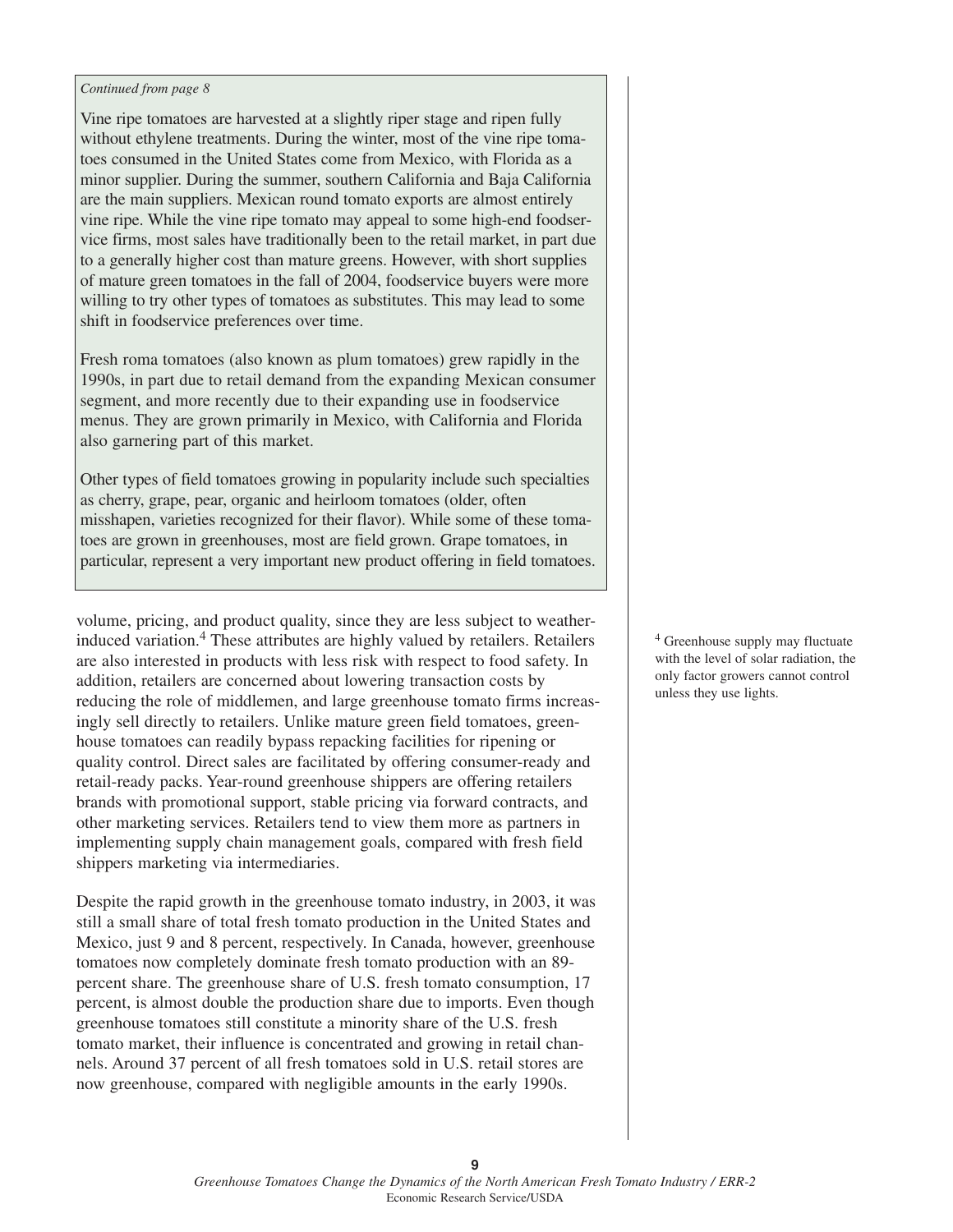The foodservice industry is not yet an important market for greenhouse tomatoes. Mature green field tomatoes dominate the foodservice market, which represents about half of U.S. fresh tomato consumption, where their firmness, excellent slicing characteristics, and long shelf life are highly prized. Other types of field tomatoes are increasing sales to food service, including roma and grape tomatoes. While greenhouse growers would like to develop a product more appropriate for the foodservice market, it has not happened yet. Greenhouse tomatoes have too high of a water content for many foodservice applications. Also, much of the foodservice market is focused on ingredient cost control, and prices are generally higher for greenhouse tomatoes than for field tomatoes.

## **Rapid Growth and Declining Prices— Commoditization of the Industry**

In the early days of the industry, greenhouse tomatoes were a rather insulated market niche that garnered high prices. However, between the early 1990s and 2003, greenhouse tomato area is estimated to have grown by 596 percent to 1,726 hectares (ha), starting from a negligible base—this despite the high cost of greenhouse construction (fig.  $3$ ).<sup>5</sup> The flip side of rapid growth in the greenhouse industry has been the rapid decline in prices. Beefsteak prices hit a low in 1999, which had an important impact on the industry. TOV prices hit a low in summer 2004, which will affect future growth of this type of greenhouse tomato throughout North America. Growth in Canada and the United States is stabilizing, in part due to lower prices, and likely due to industry members keeping a watchful eye on Mexico, where rapid growth continues (fig. 4). Lower prices will affect profits of those who remain in this growing industry.

As the industry has grown, greenhouse tomatoes have become closer to a commodity, subject to the same market pressures affecting other produce commodities. Commoditization is a common phenomenon in the world of

#### Figure 3



1,000 hectares



<sup>1</sup> Excludes most shade house area.

2 Only large- and medium-size growers until 1998.

Sources: U.S. International Trade Commission; Asociación Mexicana de Productores de Hortalizas en Invernaderos (AMPHI); Statistics Canada; and estimates by Cook and Calvin. <sup>5</sup> One hectare equals 2.471 acres.